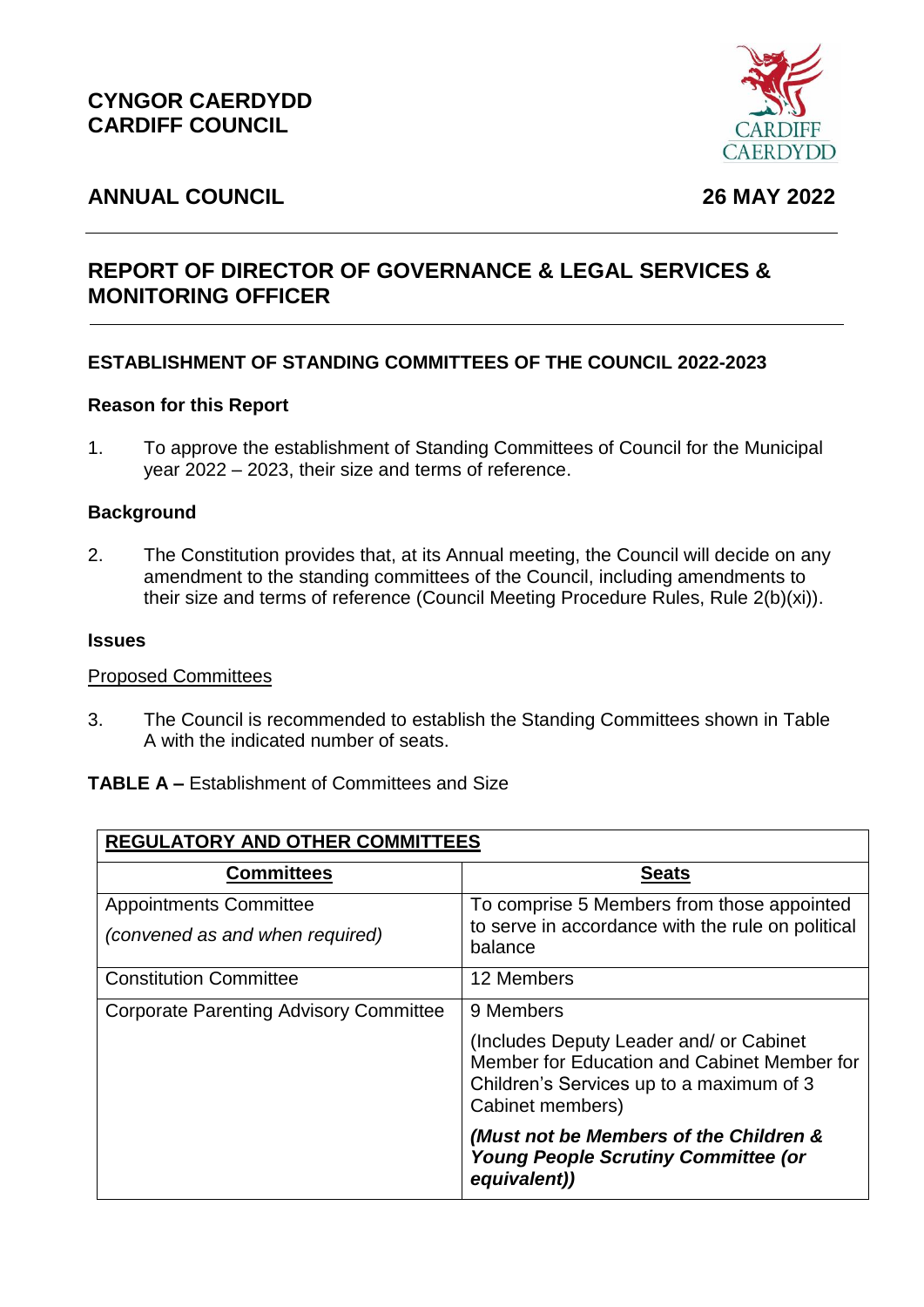| <b>Council Appeals Committee</b>                                                 | 9 Members                                                                                                                                     |
|----------------------------------------------------------------------------------|-----------------------------------------------------------------------------------------------------------------------------------------------|
| <b>Democratic Services Committee</b>                                             | 12 Members                                                                                                                                    |
|                                                                                  | (Cannot include more than 1 Member of the<br><b>Cabinet who must not be the Council</b><br>Leader)                                            |
| Disciplinary & Grievance Appeals<br>Committee<br>(Convened as and when required) | To comprise not less than 3 and not more than<br>5 Members from those appointed to serve in<br>accordance with the rule on political balance. |
| <b>Employment Conditions Committee</b>                                           | 8 Members                                                                                                                                     |
| <b>Family Absence Appeals Panel</b>                                              | 3 Members                                                                                                                                     |
| (Called as and when required)                                                    | (To be Members of the Democratic Services<br><b>Committee but not include the Chair of</b><br>Council)                                        |
| Governance and Audit Committee                                                   | 12 Members comprised of:                                                                                                                      |
|                                                                                  | 8 Elected Members and                                                                                                                         |
|                                                                                  | 4 Independent Members                                                                                                                         |
|                                                                                  | (Cannot include more than 1 Member of the<br><b>Cabinet who must not be the Council</b><br>Leader)                                            |
| <b>Licensing Committee</b>                                                       | 12 Members                                                                                                                                    |
| Planning                                                                         | 12 Members                                                                                                                                    |
|                                                                                  | (Should not include more than one Elected<br><b>Member from a multi Member Ward)</b>                                                          |
| <b>Public Protection</b>                                                         | 12 Members                                                                                                                                    |
| <b>Standards &amp; Ethics Committee</b>                                          | 9 Members to be comprised of:                                                                                                                 |
|                                                                                  | 3 Elected Members*,<br>$\bullet$                                                                                                              |
|                                                                                  | 5 Independent Members and<br>$\bullet$                                                                                                        |
|                                                                                  | 1 Community Council Member)                                                                                                                   |
|                                                                                  | *Not subject to Political proportionality<br>requirements, but recommended to be cross party                                                  |
| <b>Pensions Committee</b>                                                        | 5 Members                                                                                                                                     |
|                                                                                  |                                                                                                                                               |
|                                                                                  |                                                                                                                                               |
|                                                                                  |                                                                                                                                               |
|                                                                                  |                                                                                                                                               |
|                                                                                  |                                                                                                                                               |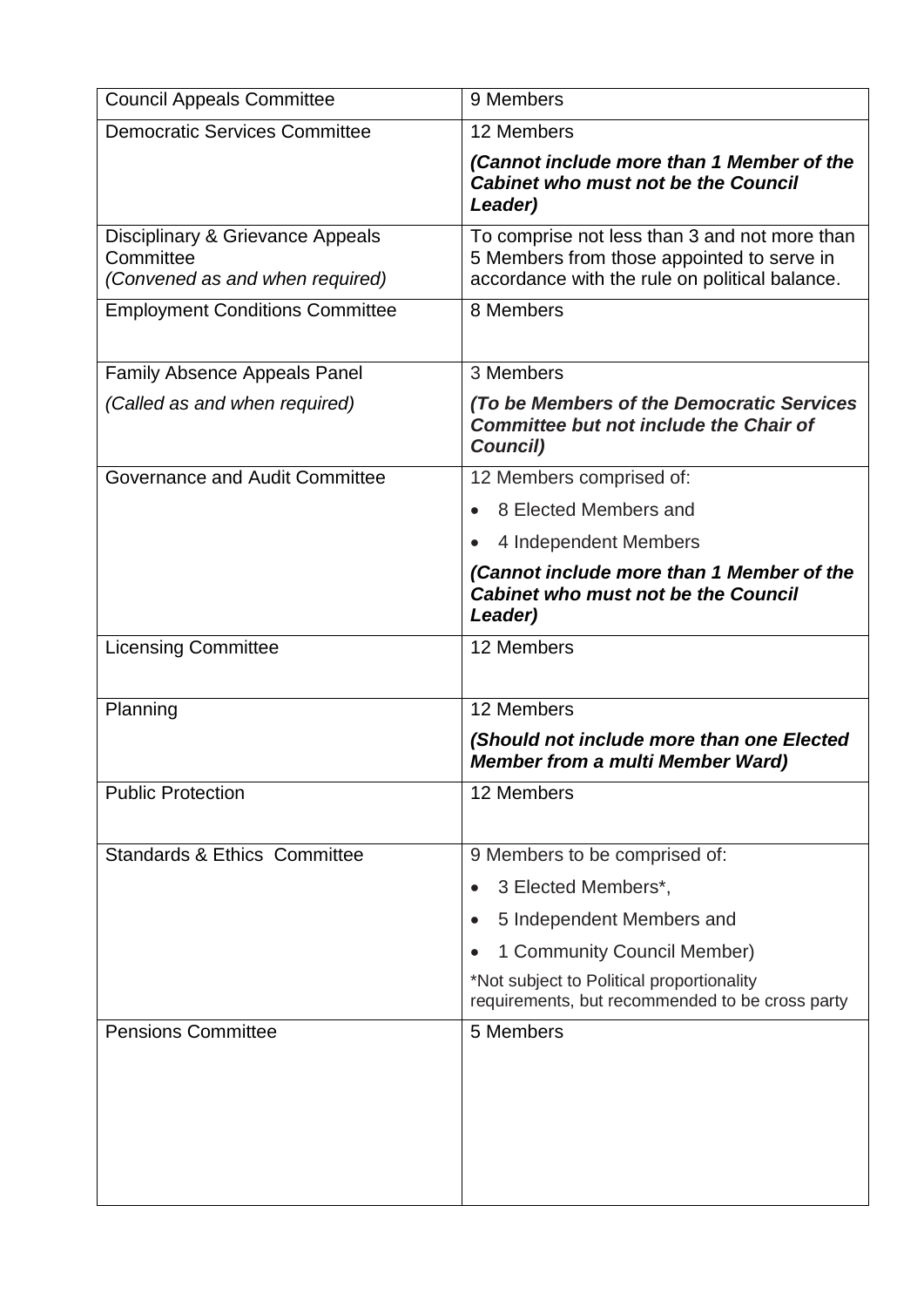| <b>SCRUTINY COMMITTEES</b>                |                                                                           |  |
|-------------------------------------------|---------------------------------------------------------------------------|--|
| <b>Children and Young People</b>          | 9 Members                                                                 |  |
|                                           | plus 4 co-opted Members including:<br>one Church in Wales Representative; |  |
|                                           | one Roman Catholic Representative and;                                    |  |
|                                           | two Parent Governor Representatives.<br>9 Members                         |  |
| <b>Community and Adult Services</b>       |                                                                           |  |
| <b>Economy and Culture</b>                | 9 Members                                                                 |  |
| Environmental                             | 9 Members                                                                 |  |
| <b>Policy Review &amp; Performance</b>    | 9. Members                                                                |  |
| <b>OTHER GROUPS AND PANELS</b>            |                                                                           |  |
| <b>Bilingual Cardiff Member Group</b>     | 9 Members                                                                 |  |
|                                           | (At least one member from each<br>political Group)                        |  |
| <b>Health &amp; Safety Advisory Group</b> | 5 Members                                                                 |  |
|                                           | (Appropriate Cabinet Member and up to 4)<br>other Members)                |  |
| <b>Local Authority Governor Panel</b>     | 7 Members                                                                 |  |
|                                           | (Appropriate Cabinet<br>Member and up to 6 other                          |  |
|                                           | Members)                                                                  |  |
| <b>Investment Advisory Panel</b>          | 3 Members                                                                 |  |
|                                           | (To be Members of the Pension<br>Committee)                               |  |
|                                           |                                                                           |  |
| <b>Works Council</b>                      | 5 Members<br>(To be Members of Employment Condition                       |  |
|                                           | Committee)                                                                |  |
|                                           |                                                                           |  |

4. The sizes of the Council's standing committees are as set out in the Constitution Article 6.1 (Scrutiny Committees); and Article 8.1 (Regulatory and Other Committees).

# Terms of Reference

5. The proposed terms of reference for each of the Standing Committees and Groups are set out in **Appendix A**.

#### Standards and Ethics Committee

6. The Local Government and Elections (Wales) Act 2021 introduces new duties for political group leaders in relation to the standards of conduct of the members of their group; and gives the Standards and Ethics Committee responsibility for monitoring compliance with the new duties and providing relevant advice and training. The new legislative requirements were considered by the Standards and Ethics Committee at its meeting in March 2021, and the Committee resolved to recommend to full Council that the Committee's terms of reference should be amended to incorporate its new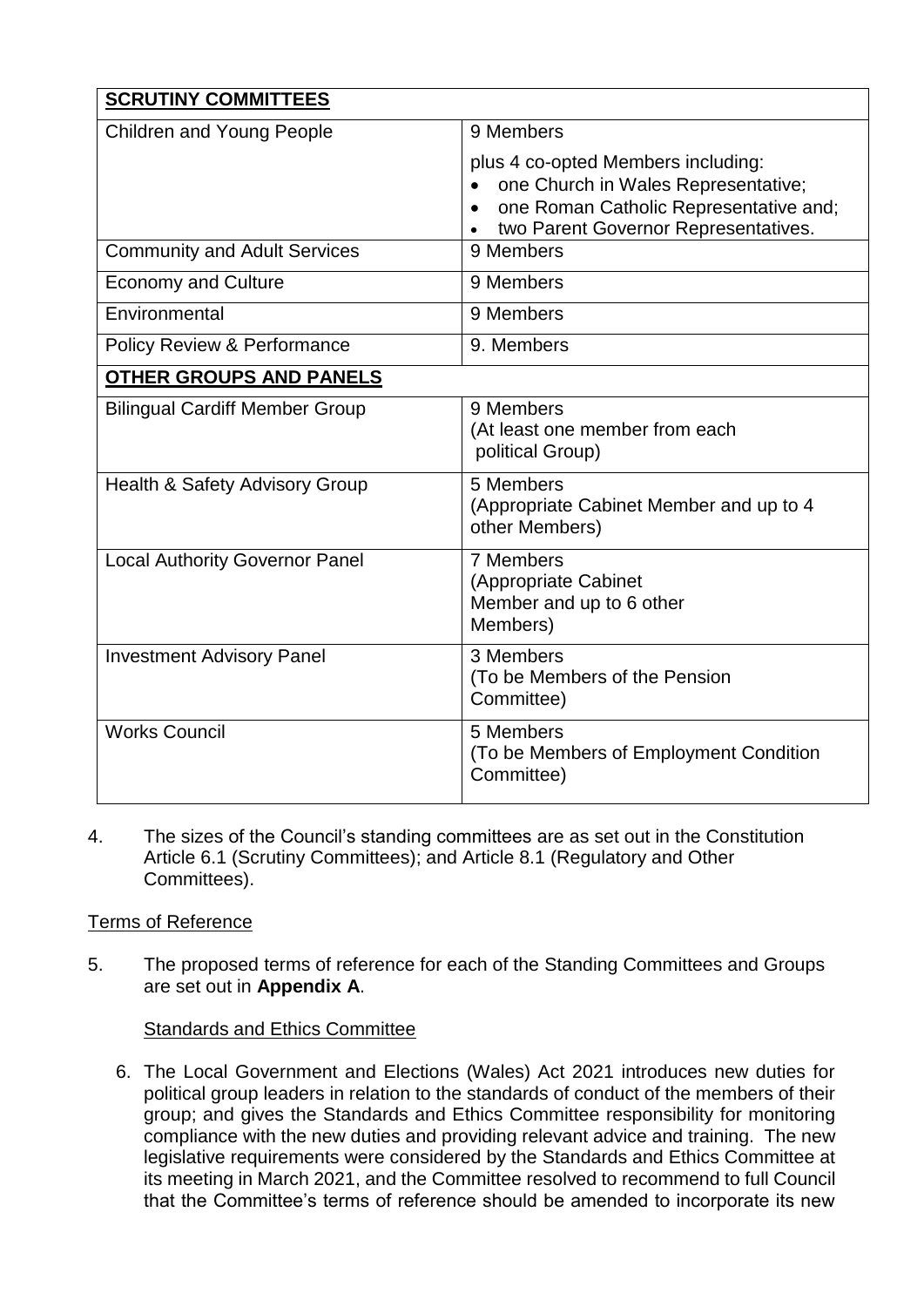functions. The Committee's new statutory functions are reflected in the revised terms of reference set out in **Appendix A**.

## **Legal Implications**

- 7. The arrangements made by the Council for discharging its functions may include the establishment of one or more ordinary committees. The size of its committees and their terms of reference are to be determined by Council (pursuant to the Local Government Act 1972, sections 101 and 102).
- 8. There are specific legislative provisions governing the following committees:

#### Standards and Ethics Committee

- 9. Councils in Wales are required to establish a Standards Committee to discharge the functions conferred under Part 3 of the Local Government Act 2000 governing Member conduct issues.
- 10. As noted in paragraph 6 of this report, the Local Government and Elections (Wales) Act 2021 introduces new functions for Standards Committees to monitor the compliance of political group leaders with their new statutory duties in relation to standards of conduct; and.to provide them with relevant advice and training. The Committee's new statutory functions are reflected in a new paragraph (k) in the Committee's revised terms of reference set out in **Appendix A**.
- 11. Standards Committees must consist of not less than five and not more than nine members, and independent members must comprise at least half of all members. The Committee must include at least one 'Community Committee member' (i.e. a member of a community council within the authority's area) as the Standards Committee discharges functions in relation to Community Councils. Regulations specifically prohibit anyone other than a member of the Council, an independent member or a 'Community Committee' Member from being a member of the Committee. The Leader is prohibited from being a member of the Standards Committee, and no more than one member of the Cabinet may be a member of the Committee. The political balance requirements of the Local Government and Housing Act 1989 do not apply.
- 12. The Council's Constitution (Article 9) provides that the Standards & Ethics Committee will be composed of 9 members comprising 5 'independent' members, 3 Cardiff County Councillors and 1 Community Councillor.

#### Democratic Services Committee

13. The Local Government (Wales) Measure 2011 requires Councils to establish a Democratic Services Committee to discharge the functions conferred under Part 1, Chapter 2 of the Measure. The legislation states that the Democratic Services Committee cannot include more than one member of the Cabinet, who must not be the Leader.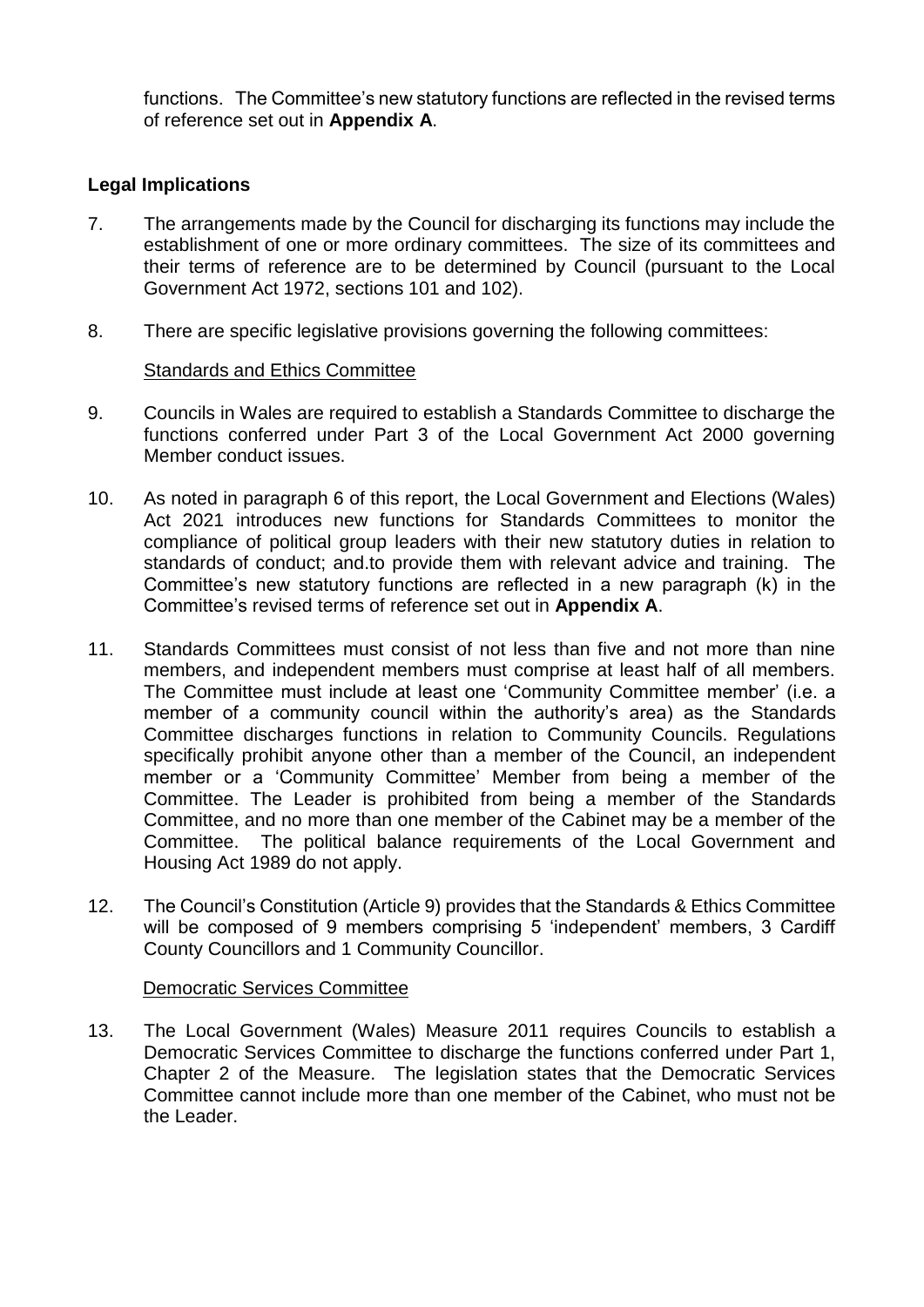#### Governance and Audit Committee

- 14. Under the Local Government (Wales) Measure 2011 ('the 2011 Measure'), as amended by Part 6 of the Local Government and Elections (Wales) Act 2021 ('the 2021 Act'), Councils are required to establish a Governance and Audit Committee to discharge the functions conferred under Part 6, Chapter 2 of the Measure (as amended). The statutory functions of the Governance and Audit Committee are reflected in the terms of reference set out in **Appendix A**.
- 15. The 2021 Act introduces a new requirement, with effect from 5<sup>th</sup> May 2022, that one third of the Committee must be lay members. The current composition of the Governance and Audit Committee, as approved at Annual Council in May 2021, includes four non - councillor 'Independent Members' and 8 Councillors. The proportion of Independent Members is one third of the Committee members, which complies with the new legislative requirements.
- 16. The Committee may include no more than one Cabinet member, who may not be the Leader; and is subject to the statutory political balance requirements (section 82(7) of the Measure).

#### Planning Committee

- 17. The Size and Composition of Local Planning Authority Committees (Wales) Regulations 2017 (made under s.39 of the Planning Wales Act 2015), stipulate the following legal requirements:
	- (a) A planning committee must contain no fewer than 11 members and no more than 21 members, but no more than 50% of the authority members (rounded up to the nearest whole number); and
	- (b) Where wards have more than one elected Member, only one Member may sit on the planning committee, in order to allow other ward Members to perform the representative role for local community interests (but this rule is not applicable to authorities comprised solely of multiple Member wards).

These legal requirements are reflected in the Planning Committee Procedure Rules, Rule 1.1A.

17. The recommended size of Cardiff's Planning Committee is 12 members, which complies with the legal requirements in relation to the size of the committee (paragraph 16(a) above). The legal requirements in relation to multi-member wards (paragraph 16(b) above) will need to be followed in considering appointments to the Planning Committee, which is dealt with in the separate Council report under Agenda item 11.

#### Scrutiny Committees

18. The Local Government Act 2000 requires authorities to set up overview and scrutiny committees. The legislative provisions for overview and scrutiny committees for Wales have been amended and supplemented by the Local Government (Wales) Measure 2011 and Regulations made thereunder. In addition, other legislation imposes requirements regarding scrutiny of particular issues, for example, crime and